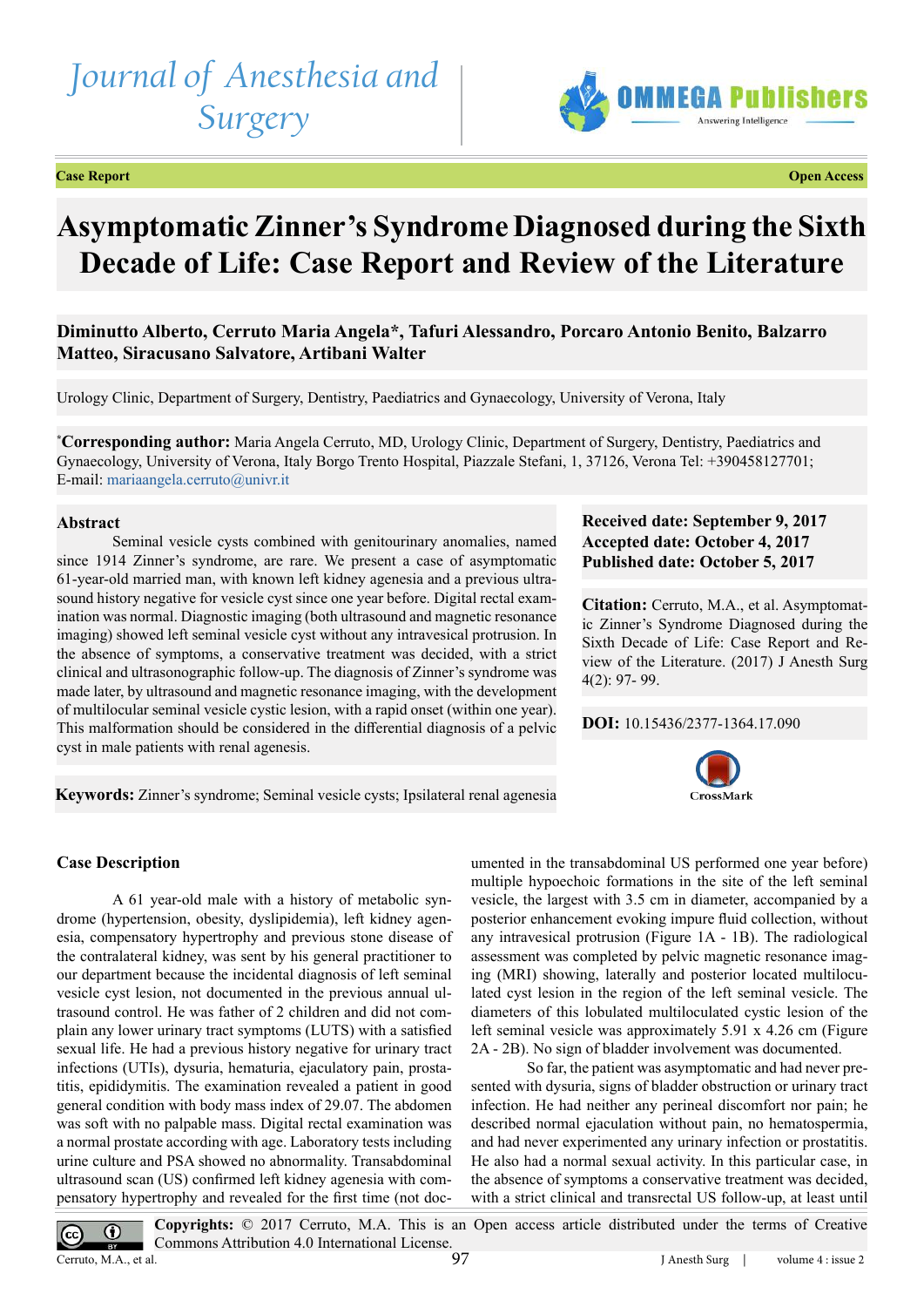#### Asymptomatic Zinner's Syndrome

the first symptoms appear.



**Figure 1:** A-B: The left seminal vesicle cystic lesion at pelvic ultrasound.





**Figure 2:** The left seminal vesicle cystic lesion in axial (A) and sagittal (B)MRI image.

### **Discussion**

Zinner's syndrome is an unusual congenital malformation, first described in 1914 by Zinner, characterised by renal agenesis associated with ipsilateral seminal vesicle cysts and obstruction of the ejaculatory duct<sup>[\[1\]](#page-2-0)</sup>. Less than 250 cases are reported in the literature<sup>[1]</sup>. This malformative association is explained by the common embryogenetic origin of the involved organs (mesonephric Wolffian duct)<sup>[2]</sup>.

The pathophysiology of the malformation is explained by an insult occurred during the  $4<sup>th</sup>$  and  $13<sup>th</sup>$  week of gestation. From the distal mesonephric duct arise the ureteral bud which induces the differentiation and development of the kidney. The mesonephric duct will differentiate also to epididymis, ejaculatory duct, vas deferens, seminal vesicle, and hemitrigone. Complete failure of the mesonephric duct results to absence of ipsilateral kidney, ureter, hemitrigone, and seminal vesicle. Anomalous development of the distal mesonephric duct results to atresia of the ejaculatory ducts and abnormal ureteral budding; the latter leads to renal agenesis or dysplasia, the former leads to obstruction and cystic dilatation of the seminal vesicles with development of seminal cysts. The development of seminal vesicle cysts is variable along the time life and this variability is not still well explained<sup>[3]</sup>.

Actually seminal vesicle cysts could be congenital or acquired<sup>[4]</sup>. Acquired cyst usually are found in adults during 2<sup>nd</sup> to the 5<sup>th</sup> decade of life, mainly at the time of greatest sexual and reproductive activity<sup>[5-7]</sup>. It was not the case of our patient that was older with a sudden and late onset of the seminal vesicle occurrence. A cyst is formed when secretions in the gland owing to insufficient drainage, caused to atresia, causes distention of the seminal vesicles. The cysts that were acquired are often bilateral and are discovered after a history of chronic prostatitis or even a prostate surgery[\[8\]](#page-2-5).

The natural history of congenital seminal vesicle cysts is not well known. Kanavaki et al documented an 11-year history of this malformation from childhood to adolescence with a slow and gradual increase in size of the cyst, from 0.8 cm up to 1.9 cm[\[9\].](#page-2-6)

Although acquired seminal vesicle cysts usually develop in elderly, they are often bilateral and occur in patients with history of prostatitis or prostate surgery. In the present case, it